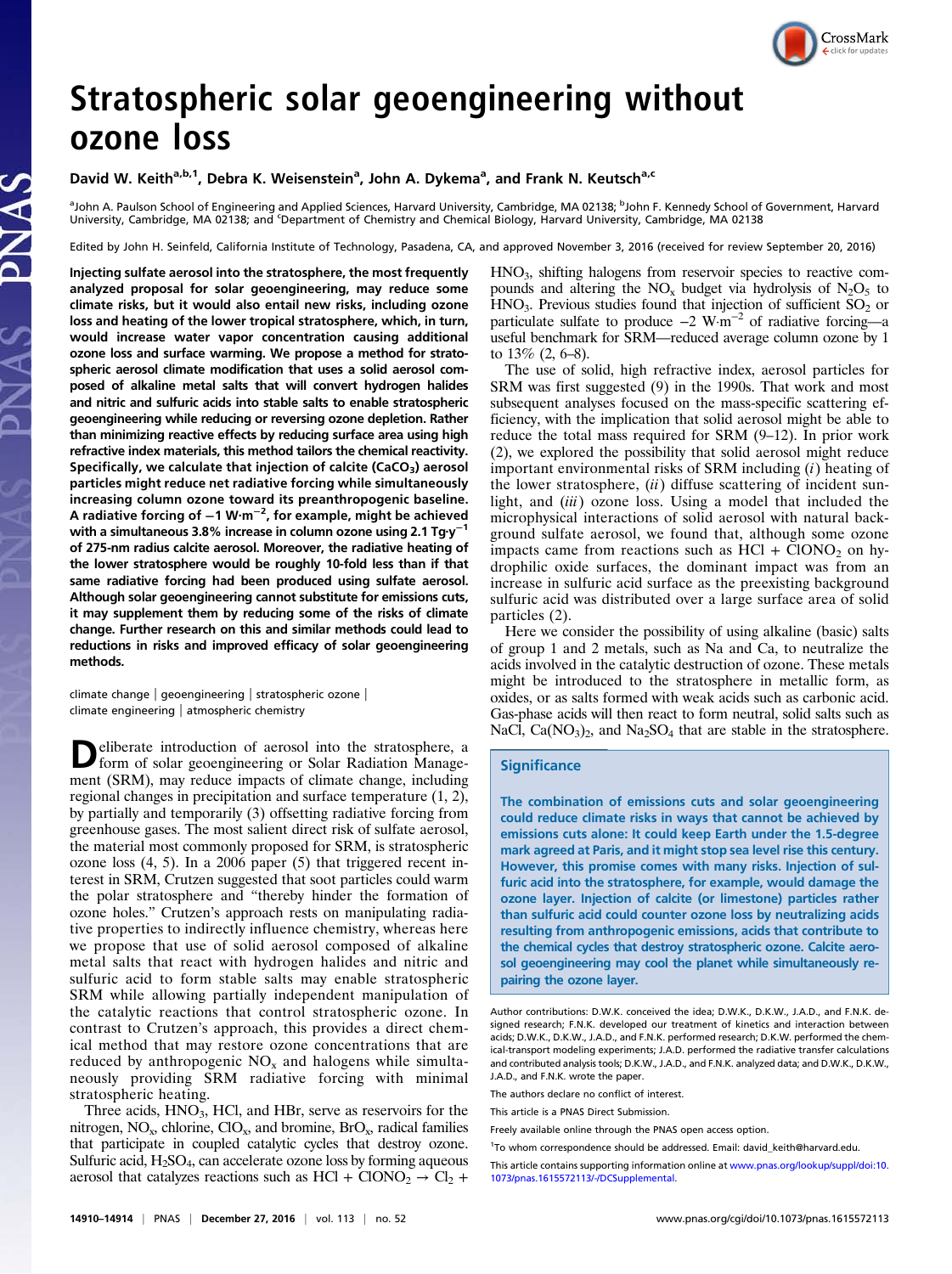

Fig. 1. Particle aggregation, spatial distribution and chemistry. All plots represent annual average conditions resulting from a 5.6-Tg·y−<sup>1</sup> steady-state injection of calcite. (Left) The fraction of solid particle mass per sectional bin vs. number of monomers in the fractal aggregate. (Middle) Particle number density (cm<sup>−3</sup>) as a function of latitude and altitude. (Right) Composition of solid particles resulting from reaction with acids showing total (black line) and CaCO<sub>3</sub>, CaCl<sub>2</sub>, Ca(NO<sub>3</sub>)<sub>2</sub>, and CaSO<sub>4</sub> mixing ratios (parts per billion by volume) averaged from 60°S to 60°N.

The surfaces of these salts have low rates for acid-catalyzed reactions, as they are neutral, and do not contribute to bulk hydrolysis reactions, as they are solid.

Particles composed of, or coated with, alkaline compounds might reduce ozone loss through reaction with the background sulfate aerosol or reaction with gas-phase acids. The rate of the first mechanism depends on the flux of  $H_2SO_4$  onto particles by coalescence or condensation. The liquid−solid reaction will rapidly neutralize the acid to form a dry salt if there is sufficient base. The rate of the second mechanism will depend on the kinetics of the gas−solid reactions.

As a specific example, we model the use of calcite  $(CaCO<sub>3</sub>)$ aerosol for SRM using an extension of the model we developed for solid aerosols such as alumina and diamond (2). We simulate a monodisperse 275-nm-radius calcite aerosol injected uniformly between 20 km and 25 km altitude within 30 degrees of the equator. We use a 2D chemical transport and aerosol microphysics model that includes a prognostic size distribution for three categories of aerosol: liquid aerosol, solid aerosol, and liquid-coated solid aerosol (Methods). As we mention in Discussion, however, many of the rate constants have significant uncertainty. Radiative forcing is computed using a high-resolution band model (Methods).

#### Results

Sulfate aerosol warms the lower stratosphere, which would likely increase the flux of water vapor through the tropical tropopause. Once in the stratosphere, the additional water vapor can accelerate ozone loss and will add to the radiative forcing of climate, offsetting some of the intended benefit of adding the sulfates. Heating of the lower stratosphere is therefore a significant contributor to the risks of sulfate aerosol SRM. Calcite may reduce these risks because it causes less warming than either sulfates or solids such as titania or alumina that have been analyzed elsewhere (12–17). A high-accuracy radiative calculation using a column model with fixed dynamical heating shows that for a  $-2$ -W·m<sup>-2</sup> radiative forcing using optimally sized particles, sulfate warms the lower stratosphere by 2.4 K, whereas warming is only 0.2 K for calcite (18).

The extent to which acids will react with calcite and be neutralized as calcium salts depends on their relative abundance, acidity, and vapor pressure. Although  $H_2SO_4$  is the weakest of the four acids, formation of  $CaSO<sub>4</sub>$  is favored due to the low vapor pressure of sulfuric acid, so  $H_2SO_4$  aerosol will react with  $Ca(NO<sub>3</sub>)<sub>2</sub>$  to release HNO<sub>3</sub> gas unless unreacted calcite remains. A similar competition exists between  $HNO<sub>3</sub>$  and HCl, with formation of  $Ca(NO<sub>3</sub>)<sub>2</sub>$  being favored over  $CaCl<sub>2</sub>$  due to the high vapor pressure of HCl. At low calcite loadings, the coagulation process with sulfuric acid aerosol will therefore reduce the effectiveness of removing gas-phase  $HNO<sub>3</sub>$  and HCl. However, the resulting solid, nonacidic CaSO<sub>4</sub> surfaces have much lower catalytic activity than liquid sulfuric acid aerosol for acid-catalyzed and liquid-phase reactions.

Fig. 1 shows the extent of particle aggregation along with the spatial distribution and composition of solid particles for a calcite injection rate of 5.6 Tg⋅y<sup>-1</sup>, the maximum injection rate we studied, which was chosen to produce approximately −2 W·m−<sup>2</sup> of global average radiative forcing. The concentration of solid particles in the lower stratosphere ranges from about 4  $cm<sup>-3</sup>$  to 8 cm<sup>-3</sup>, and only about a third of the solid aerosol coalesces into aggregates. The dominant salt formed is  $Ca(NO<sub>3</sub>)<sub>2</sub>$ , consistent with the greater stratospheric abundance of  $HNO<sub>3</sub>$  relative to HCl, HBr, and  $H<sub>2</sub>SO<sub>4</sub>$ . Fig. 2 shows the resulting changes in the individual catalytic cycles and the ozone distribution. The largest impact is the reduction in  $NO<sub>x</sub>$  in the lower stratosphere. The decrease in  $NO<sub>x</sub>$  shifts the halogens from reservoir species to  $ClO<sub>x</sub>$  and BrO<sub>x</sub>, which increases their relative importance along with the  $HO_x$  cycle (Fig. 2, *Left*), but, because HCl and HBr are also removed by reaction with calcite, the overall impact is nevertheless a decrease in ozone loss rate. In addition, ozone destruction via the  $NO<sub>x</sub>$  catalytic cycle is greatly reduced below 35 km. Annual average column ozone is increased by 6.4%, although ozone concentration decreases in the lowermost strato-sphere and upper troposphere. [Figs. S1](http://www.pnas.org/lookup/suppl/doi:10.1073/pnas.1615572113/-/DCSupplemental/pnas.201615572SI.pdf?targetid=nameddest=SF1) and [S2](http://www.pnas.org/lookup/suppl/doi:10.1073/pnas.1615572113/-/DCSupplemental/pnas.201615572SI.pdf?targetid=nameddest=SF2) show similar results for smaller injection rates.

The resulting trade-off between radiative forcing and ozone loss is shown in Fig. 3 for a range of calcite injection rates. Note the strong nonlinearity in the ozone response to injection rates that arises, in part, from the competition between  $HNO<sub>3</sub>$ , HCl, and  $H_2SO_4$  as the amount of  $CaCO_3$  is increased [\(Figs. S3](http://www.pnas.org/lookup/suppl/doi:10.1073/pnas.1615572113/-/DCSupplemental/pnas.201615572SI.pdf?targetid=nameddest=SF3) and [S4](http://www.pnas.org/lookup/suppl/doi:10.1073/pnas.1615572113/-/DCSupplemental/pnas.201615572SI.pdf?targetid=nameddest=SF4)). The response for calcite may be compared with prior results for sulfate, alumina, and diamond, which all reduce column ozone. As a crude sensitivity test, we scaled all of the gas−solid reaction rates from  $10^{-1}$  to  $10^{-4}$  and found that the column response (also shown in Fig. 3) is surprisingly robust although the dominant mechanism and vertical distributions of ozone change shift considerably [\(Fig. S4\)](http://www.pnas.org/lookup/suppl/doi:10.1073/pnas.1615572113/-/DCSupplemental/pnas.201615572SI.pdf?targetid=nameddest=SF4).

### Discussion

We note the conceptual similarities between our alkali addition and Cicerone et al.'s 1991 proposal (19) to add propane to the Antarctic polar vortex to limit ozone loss by converting  $ClO_x$  into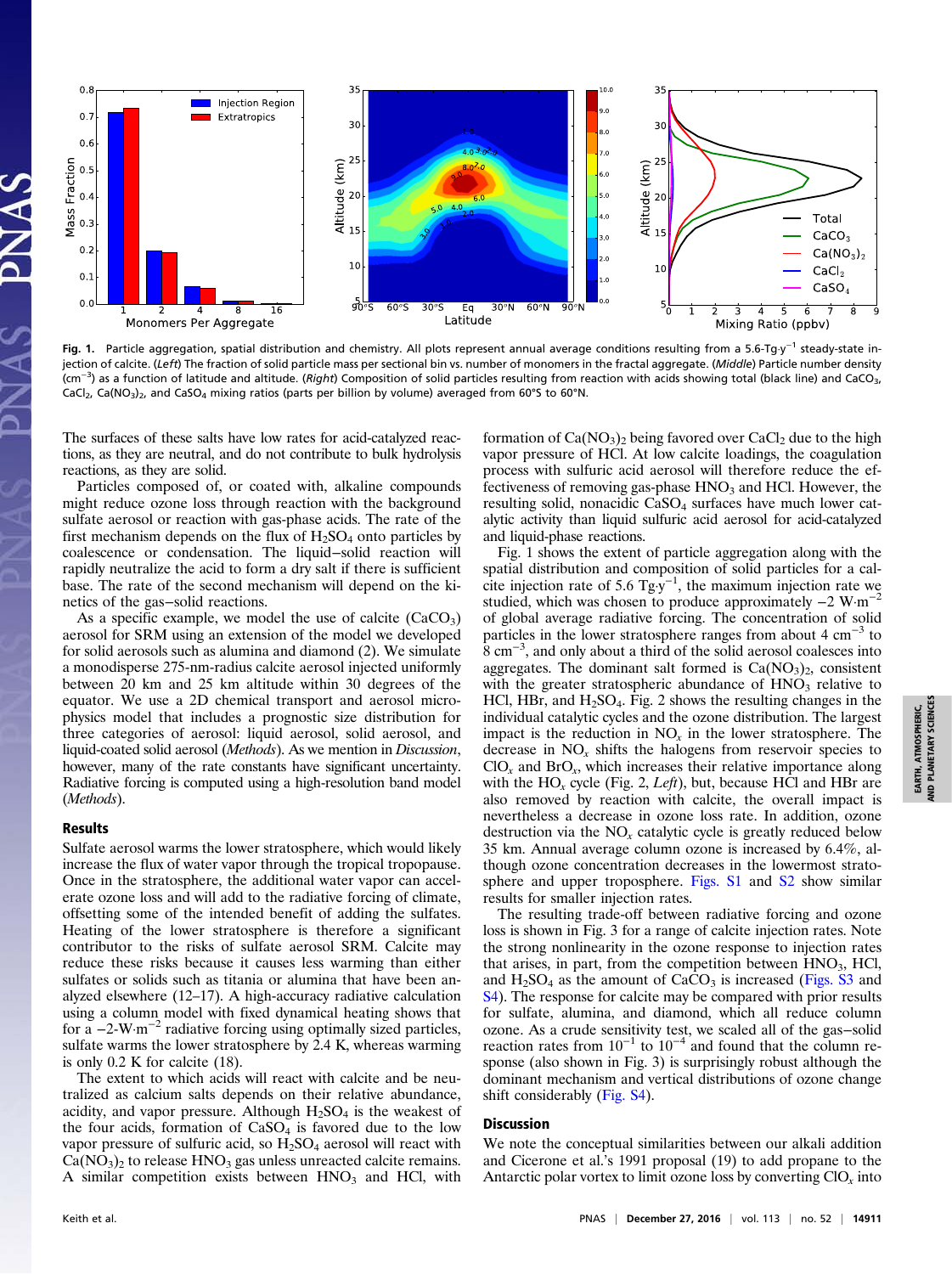

Fig. 2. Changes in ozone chemistry and distribution. All plots show changes resulting from a 5.6-Tg·y<sup>-1</sup> steady-state injection of calcite. (Left) Fraction of ozone loss caused by various catalytic cycles as a function of altitude, averaged from 60°S to 60°N for annual average conditions (see [Table S1](http://www.pnas.org/lookup/suppl/doi:10.1073/pnas.1615572113/-/DCSupplemental/pnas.201615572SI.pdf?targetid=nameddest=ST1) for definitions of the catalytic cycles). (*Middle*) Annual average change in ozone (10<sup>12</sup> molecules cm<sup>−3</sup>) as a function of latitude and altitude. (R*ight*) Change in column ozone (percent) as a function of latitude and season.

HCl, a proposal that was later found to have ignored a crucial  $HO<sub>x</sub>$  feedback. We cannot discount the possibility that we too have ignored some crucial feedback. Our specific numerical results depend on uncertain assumptions. Perhaps most importantly, the gas−solid reaction rates for many of the neutralization reactions are not known, especially under stratospheric conditions. We assume that the entire particle is available for reaction, with rates declining linearly to zero in proportion to the fraction of remaining reactant, e.g.,  $CaCO<sub>3</sub>/Ca$ , but we do not know how uptake/neutralization rates change as calcite surfaces are transformed to salt coatings, although the range of gammas we explore, 1.0 to 10<sup>-4</sup>, encompasses the range of observations (20). Finally, the rate constants for heterogeneous halogen-activating reactions (e.g.,  $HCl + ClONO<sub>2</sub>$ ) are not known for the (mixed) salt surfaces, and refractive indices for such particles have not been measured. Nor do we know if the photochemistry of mixed  $Ca(NO<sub>3</sub>)<sub>2</sub>/CaCO<sub>3</sub>$  particles is relevant.

Notwithstanding these uncertainties, we suggest that there is a nontrivial possibility that use of  $CaCO<sub>3</sub>$ , or a hybrid approach that employs reactive alkali metal salts in combination with high refractive index solid aerosol, could have significantly less environmental risk than sulfate aerosol for a given level of radiative forcing. We therefore suggest that research on stratospheric aerosol SRM needs to move beyond an exclusive focus on sulfate.

Any practical application of this idea should not, of course, proceed until uncertainties about the science and governance are substantially resolved. However, future effort to assess calcite aerosol for SRM is, in part, contingent on judgments about feasibility of implementation. Although analysis of the feasibility is far beyond the scope of this study, we note that  $(i)$  submicron calcite particles are available commercially,  $(ii)$  methods of preparing monodisperse calcite exist  $(21)$ , and  $(iii)$  engineering studies have demonstrated that teragrams per year of material can be lofted to the lower stratosphere with relatively low cost and technical risk (22). The most obvious engineering unknown would seem to be the ability to disperse solid particles while avoiding agglomeration.

Calcium delivered to the stratosphere will eventually return to the surface, so further consideration of this idea must include studies of the environmental risks of calcium aerosol in the troposphere or its biological impact once deposited on the surface. Calcium is an important component in windblown aerosol "dust," so a comparison of fluxes provides some indication of the impact of stratospheric Ca on the chemistry of the lower

14912 <sup>|</sup> <www.pnas.org/cgi/doi/10.1073/pnas.1615572113> Keith et al.

atmosphere and surface. A flux of 5.6  $Tgy^{-1}$  CaCO<sub>3</sub>, the largest value analyzed, corresponds to a global average Ca deposition rate of  $0.005$  g⋅m<sup>-2</sup>⋅y<sup>-1</sup>. In comparison, the lowest estimate of Ca deposition by Aeolian dust in areas remote from dust sources is of order 0.01  $\text{g} \cdot \text{m}^{-2} \cdot \text{y}^{-1}$ , though deposition rates exceed 1 g Ca $\cdot \text{m}^{-2} \cdot \text{y}^{-1}$ over large areas of the continental land surface (23). In addition, speciation of the stratospheric nitrate transported to the surface will be shifted from  $HNO<sub>3</sub>$  toward  $Ca(NO<sub>3</sub>)<sub>2</sub>$ , which may have consequences on rainwater acidity and nitrate bioavailablity.

Previous work has shown that solid aerosol can enable SRM with less heating of the lower stratosphere (18) and less ozone loss than sulfates, and that high refractive index particles such as alumina or diamond have lower forward scattering (2). Our work suggests that solid alkali aerosol might significantly reduce the risks of SRM compared with the use of sulfate to produce the same radiative forcing. The combination of solid high-index aerosol with alkali coatings or separate alkali aerosol might allow partially independent manipulation of radiative forcing and stratospheric chemistry and heating. In addition to reversing ozone loss caused by historical chlorofluorocarbon emissions, the injection of alkalis may provide a method to counter the steady growth of stratospheric  $NO_x$  caused by anthropogenic  $N_2O$ emissions (24). Laboratory and small-scale field experiments (using <1 kg of materials) (25) are, however, essential to reduce uncertainties in heterogeneous reaction rates and photochemistry of mixed salt aerosol, which are critical to predicting stratospheric ozone loss rates.

#### Materials and Methods

Chemical Transport Model. We use the AER 2-D chemical transport−aerosol model (26–28), as modified to include both liquid sulfate particles and solid particles along with their interactions (2). The model uses a sectional representation of aerosol size distributions, with 40 logarithmically spaced bins for sulfate particles and eight bins for solid particles. Calcite particles are treated the same as alumina particles, forming fractal aggregates upon coagulation. We use a monomer radius of 275 nm and take the fractal dimension  $D_f$  to be 2.1 (29). Compared with the alumina particles of 240 nm radius studied in Weisenstein et al. (2), pure calcite particles in this study sediment about 15% slower due to their larger radius but lower density of 2.7  $g$ ·cm<sup>-3</sup>.

We simulate emission of monodisperse calcite particles of 275 nm radius, selecting this radius for optimal radiative properties (18). Emissions are uniform in time and space between 30°S and 30°N and 20 km to 25 km altitude at rates of 0.3, 1, 2.8, and 5.6 Tg·y<sup>-1</sup>. Our calculations represent the 2040 atmosphere, with halogen and trace gas concentrations under representative concentration pathway (RCP) 6.0 (30) The model transport and temperature fields are prescribed to the 1978–2004 climatology (31) and are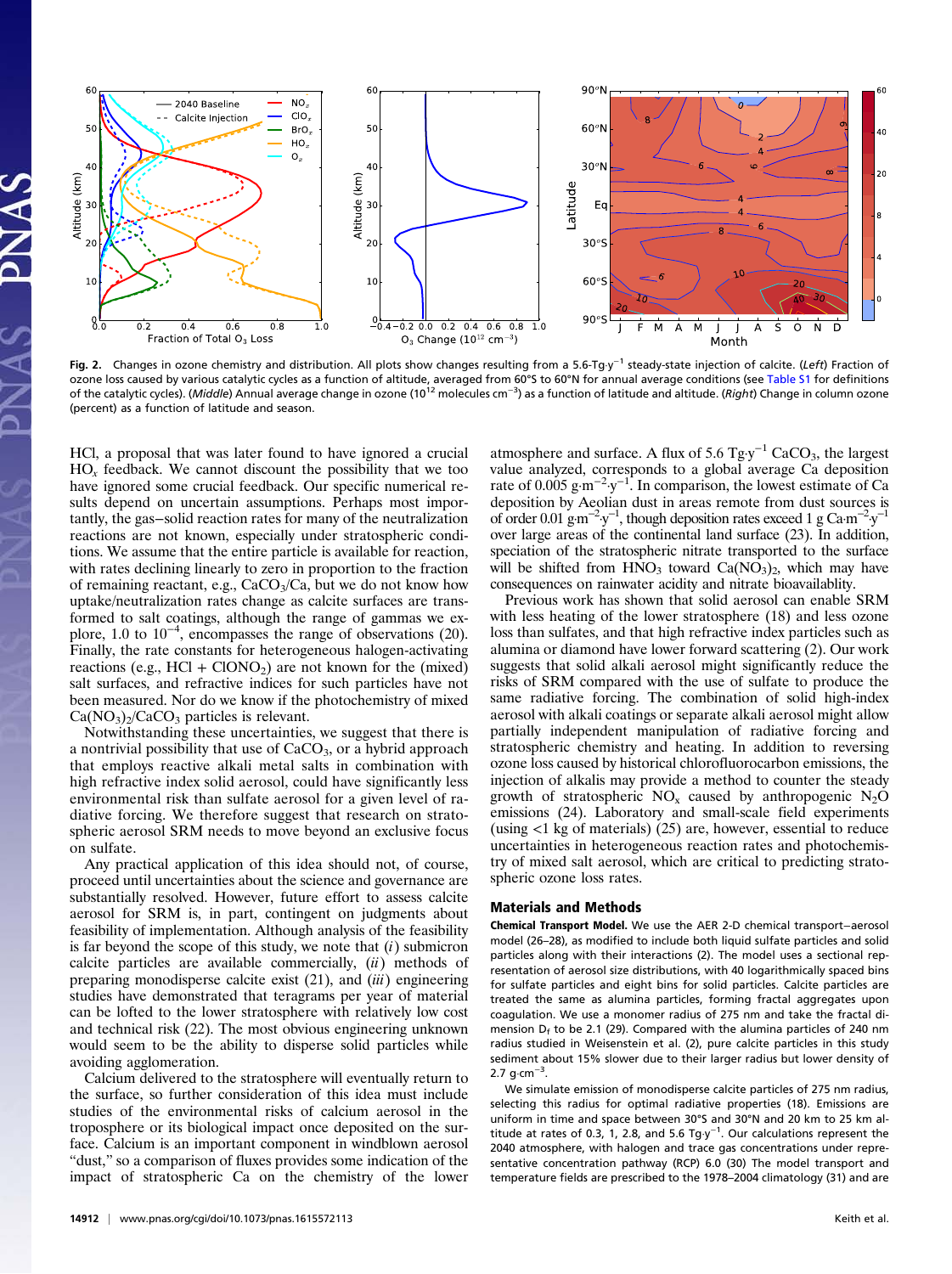

Fig. 3. Trade-off between ozone loss and radiative forcing from geoengineering. Change in annual average global column ozone is plotted versus the computed aerosol radiative forcing. Changes in ozone are computed with respect to a 2040 baseline. Positive values represent an increase in ozone. Results for calcite injection rates ranging from 0.3 Tg·y−<sup>1</sup> to 5.6 Tg·y−<sup>1</sup> shown (red line and symbols) where the gas-solid reaction rates,  $\gamma$ , are varied to explore parameter uncertainty. For comparison, we show prior results for injection of alumina, diamond, and sulfate, either from injection of gas-phase  $SO<sub>2</sub>$  or sulfuric acid (2).

repeated annually. Chemistry and aerosol are interactive via the sulfur source gases and heterogeneous reactions affecting ozone concentration, as described in Weisenstein et al. (2). We integrate model calculations for about 10 y, to an annually repeating condition, and analyze results from the final year.

Calcite Chemistry. Because CaCO<sub>3</sub> is basic (alkaline), it is expected to react with gas-phase acid species such as HCl and  $HNO<sub>3</sub>$  in the stratosphere, forming solid salts of  $CaCl<sub>2</sub>$  and  $Ca(NO<sub>3</sub>)<sub>2</sub>$ ; this will modify the composition of the solid particles while removing chlorine and nitrogen from the gas phase. Our model is not equipped to handle multicomponent solid particles and their interaction with gases, but we can easily model gas-phase interactions on a surface and assign a sedimentation rate to the resulting salts. Therefore, we added five pseudogas-phase compounds CaCO<sub>3</sub>, CaCl<sub>2</sub>, CaBr<sub>2</sub>, Ca(NO<sub>3</sub>)<sub>2</sub>, and CaSO<sub>4</sub>, to the model and applied sedimentation velocities obtained as the mass-weighted average over the solid particle bin sizes. The model injects the pseudogas  $CaCO<sub>3</sub>$  at the same rate as particulate CaCO<sub>3</sub>, so we can track the unreacted fraction. The following additional reactions are added to the model:

2 HCl + CaCO<sub>3</sub> → CaCl<sub>2</sub> + CO<sub>2</sub> + H<sub>2</sub>O [1]

$$
2 HBr + CaCO3 \rightarrow CaBr2 + CO2 + H2O
$$
 [2]

$$
2 \text{ HNO}_3 + \text{CaCO}_3 \rightarrow \text{Ca}(\text{NO}_3)_2 + \text{CO}_2 + \text{H}_2\text{O} \tag{3}
$$

$$
H_2SO_4 + CaCO_3 \to CaSO_4 + CO_2 + H_2O, \tag{4}
$$

where here and in Eqs. 6−10, all of the Ca-containing species are in solid phase and all other species are gas phase. These reactions result in HCl, HBr,  $HNO<sub>3</sub>$ , and  $H<sub>2</sub>SO<sub>4</sub>$  being removed from the stratosphere, decreasing the concentrations of Cl<sub>v</sub>, Br<sub>v</sub>, NO<sub>v</sub>, and H<sub>2</sub>SO<sub>4</sub>. We assume that reaction probabilities (γ) for reactions 1−4 are 1.0 (we vary this assumption as a sensitivity test) and that their reaction rates,  $R_i$ , depend on the surface area density  $(S_n)$ of the solid CaCO<sub>3</sub> particles as well as the reaction probability ( $\gamma_\mathrm{i}$ ) and the thermal speed  $(v_q)$  of the gas-phase reactant.

$$
R_i = \gamma_i F_p S_p \frac{V_g}{4} [G], \qquad [5]
$$

where [G] is the concentration of the gas-phase reactant in molecules per cubic centimeter and  $F_p$  is the fraction of the total Ca as CaCO<sub>3</sub>, assuming that the full particle volume may react with acidic species, not the surface layer alone. Goodman et al. (32) reported such behavior for the reaction of calcite with  $HNO<sub>3</sub>$  at a relative humidity of 20%. However, the system has not been studied under stratospheric condition with respect to T and RH, although it has been shown that reactions of  $HNO<sub>3</sub>$  with solids are faster in the presence of UV radiation (33). In this work, we scale the rate linearly to zero, via factor  $F_{\text{p}}$ , as the unreacted calcite is used up.

In addition, we assume that coagulation between solid  $CaCO<sub>3</sub>$  particles and liquid sulfate particles, or condensation of gas-phase  $H<sub>2</sub>SO<sub>4</sub>$  onto CaCO<sub>3</sub> particles, results in formation of solid CaSO<sub>4</sub>, as in reaction 4. Because H<sub>2</sub>SO<sub>4</sub> has a much lower volatility in the stratosphere than HCl and HNO<sub>3</sub>, we make the further assumption that, if all CaCO<sub>3</sub> has been reacted but  $H_2SO_4$  remains as a liquid on the particles, then the chlorine in CaCl<sub>2</sub> or the nitrate in  $Ca(NO<sub>3</sub>)<sub>2</sub>$  can be displaced by sulfate, liberating gas-phase HCl or HNO<sub>3</sub>. These reactions between liquid sulfate and solid calcite or calcite salts are assumed instantaneous. Similar gas-phase reactions of  $H_2SO_4$  and  $HNO_3$  may displace CaCl<sub>2</sub> or Ca(NO<sub>3</sub>)<sub>2</sub> from the solid particles (reactions 6–8). Reactions of ClONO<sub>2</sub> and BrONO<sub>2</sub> are also likely to displace CaCl<sub>2</sub> in favor of Ca(NO<sub>3</sub>)<sub>2</sub>, in this case producing the gas-phase products  $Cl<sub>2</sub>$  and BrCl, which would rapidly decompose into ozone-destroying monatomic Cl and Br (reactions 9 and 10). Again, we assume reaction probabilities of 1.0, which are likely overestimates. The additional gas−solid reactions are

 $H_2$ SO<sub>4</sub> + CaCl<sub>2</sub>  $\rightarrow$  CaSO<sub>4</sub> + 2 HCl [6]

2 HNO<sub>3</sub> + CaCl<sub>2</sub> → Ca(NO<sub>3</sub>)<sub>2</sub> + 2 HCl [7]

$$
H_2SO_4 + Ca(NO_3)_2 \to CaSO_4 + 2 HNO_3
$$
 [8]

2 ClONO<sub>2</sub> + CaCl<sub>2</sub> → Ca(NO<sub>3</sub>)<sub>2</sub> + 2 Cl<sub>2</sub> [9]

$$
2\,\text{BrONO}_2 + \text{CaCl}_2 \rightarrow \text{Ca}(\text{NO3})_2 + 2\,\text{BrCl},\tag{10}
$$

where the reaction rates follow Eq. 5, except that  $F<sub>o</sub>$  is the fraction of the total Ca as solid reactant, either CaCl<sub>2</sub> or Ca( $NO<sub>3</sub>/2$ .

The treatment we have adopted of the solid salt components produced by reactions with calcite particles allows us to avoid modeling five components of the solid particles in each of eight size bins. Here we assume the same composition for all eight size bins and use the fractions of  $CaCO<sub>3</sub>$  and derived salts in the reaction rate calculations. See [Fig. S3](http://www.pnas.org/lookup/suppl/doi:10.1073/pnas.1615572113/-/DCSupplemental/pnas.201615572SI.pdf?targetid=nameddest=SF3) for the calcite particle composition as a function of injection rate. We find that the pseudogasphase calcium species have a 9% larger stratospheric burden than the solid species, providing a rough estimate of the error committed by our use of the pseudogas species approximation.

Mechanisms of Ozone Change. The consequences of reactions 1−3 are to remove chlorine, bromine, and nitrogen oxide gases from the stratosphere and convert them into solid salts that would not participate in catalytic reactions destroying ozone. The solid salts would be removed from the stratosphere by sedimentation and advective transport and subsequently removed from the troposphere by cloud processes and deposition. For an injection of 5.6 Tg·y<sup>-1</sup> of CaCO<sub>3</sub>, we find that the stratospheric burdens of gaseous Cl<sub>v</sub>, Br<sub>v</sub>, and NO<sub>v</sub> decrease by 77%, 4%, and 77%, respectively. In the lower stratosphere, Cl<sub>y</sub> and NO<sub>y</sub> decrease by over 90% [\(Fig. S4\)](http://www.pnas.org/lookup/suppl/doi:10.1073/pnas.1615572113/-/DCSupplemental/pnas.201615572SI.pdf?targetid=nameddest=SF4). The liquid sulfate surface area density of the stratosphere also decreases, because any sulfate that contacts the calcite particles is converted to the stable salt CaSO4. Thus, the surface area for heterogeneous reactions that convert reservoir CIO<sub>x</sub> and NO<sub>x</sub> to active radical forms is reduced, and the surface of the calcite particles is unlikely to participate in catalytic reactions as long as the unreacted  $CaCO<sub>3</sub>$  exceeds the adsorbed liquid acid. [Table S1](http://www.pnas.org/lookup/suppl/doi:10.1073/pnas.1615572113/-/DCSupplemental/pnas.201615572SI.pdf?targetid=nameddest=ST1) lists the rate-limiting reactions of the ozone loss cycles important in the extrapolar stratosphere, and includes reactions 9 and 10 above.

Radiative Transfer Calculations. Radiative transfer calculations are performed in this study using the Rapid Radiative Transfer Model (RRTM) (34, 35) including absorption and scattering processes for 16 streams. RRTM separates shortwave and longwave calculations into two separate programs, spanning 820 cm<sup>-1</sup> to 50,000 cm<sup>-1</sup> in 14 bands and 10 cm<sup>-1</sup> to 3,250 cm<sup>-1</sup> in 19 bands. Fluxes are computed via the delta-Eddington approximation. The diurnal variability in the shortwave radiative calculations is taken into account by computing radiative quantities at 10 solar zenith angles, and averaging to compute the daily mean. Aerosol scattering parameters are calculated using tabulated complex refractive index data for calcite (36, 37) within a fractal scattering framework (38). Further details are found in Dykema et al. (18).

ACKNOWLEDGMENTS. This work was funded by the Fund for Innovative Climate and Engineering Research and the Star Family Challenge for Promising Scientific Research.